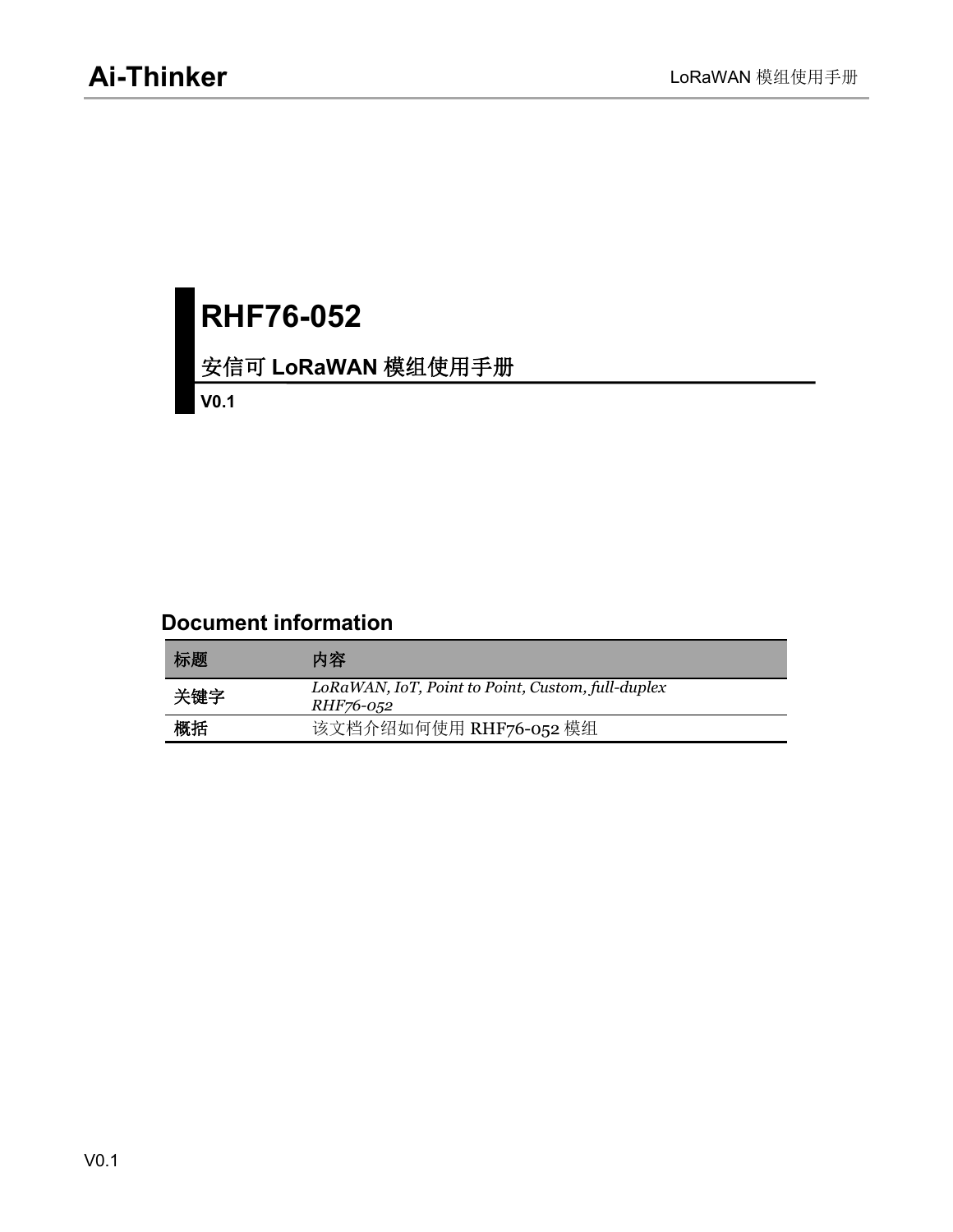# <span id="page-1-0"></span>目录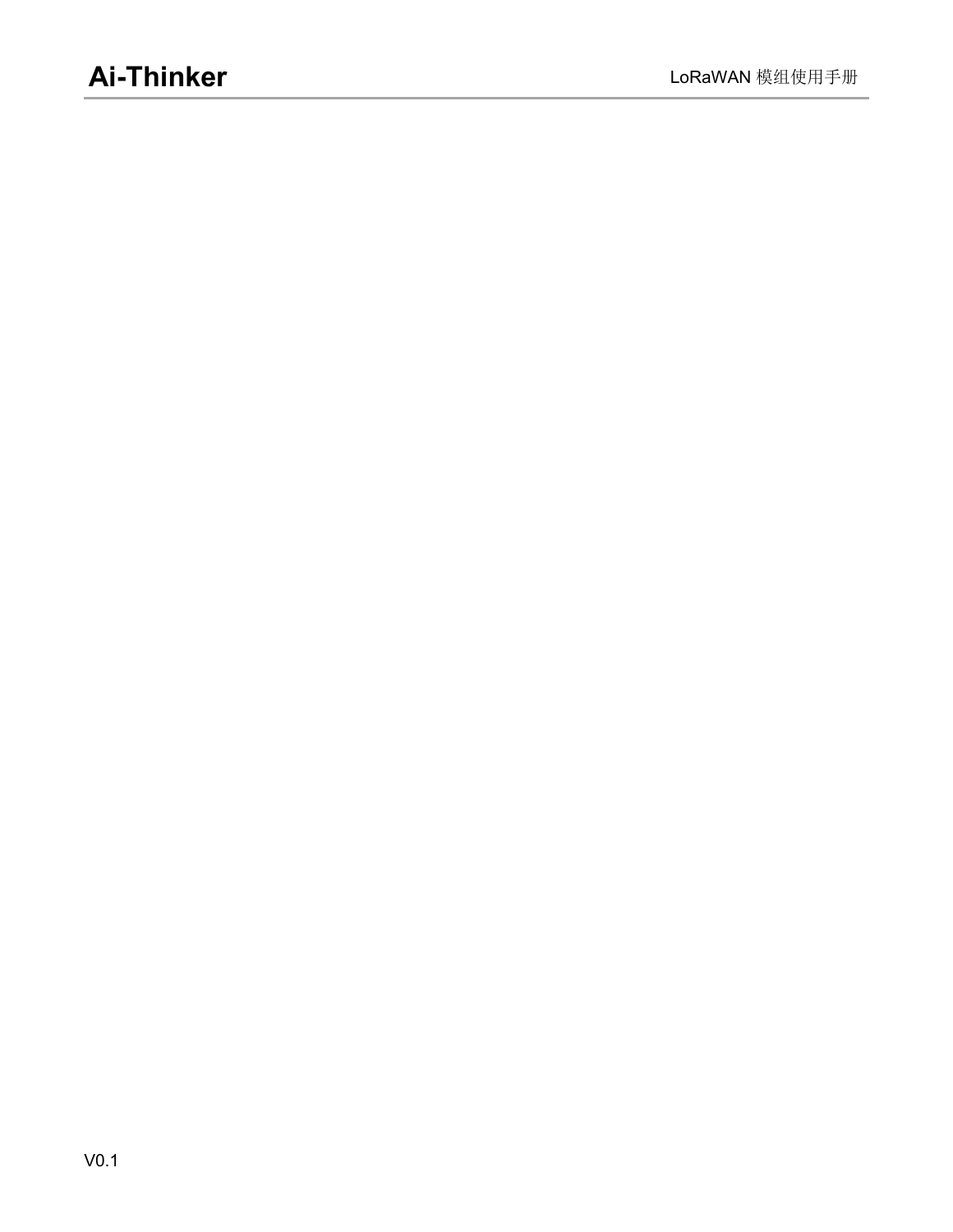# <span id="page-3-0"></span>**1** 前言

本文档显示用户如何使用 LoRaWAN 调制解调器进行快速测试,包括如何配置调制解调器,关键参数的 详细说明,如何添加节点到服务器,如何添加设备到服务器等。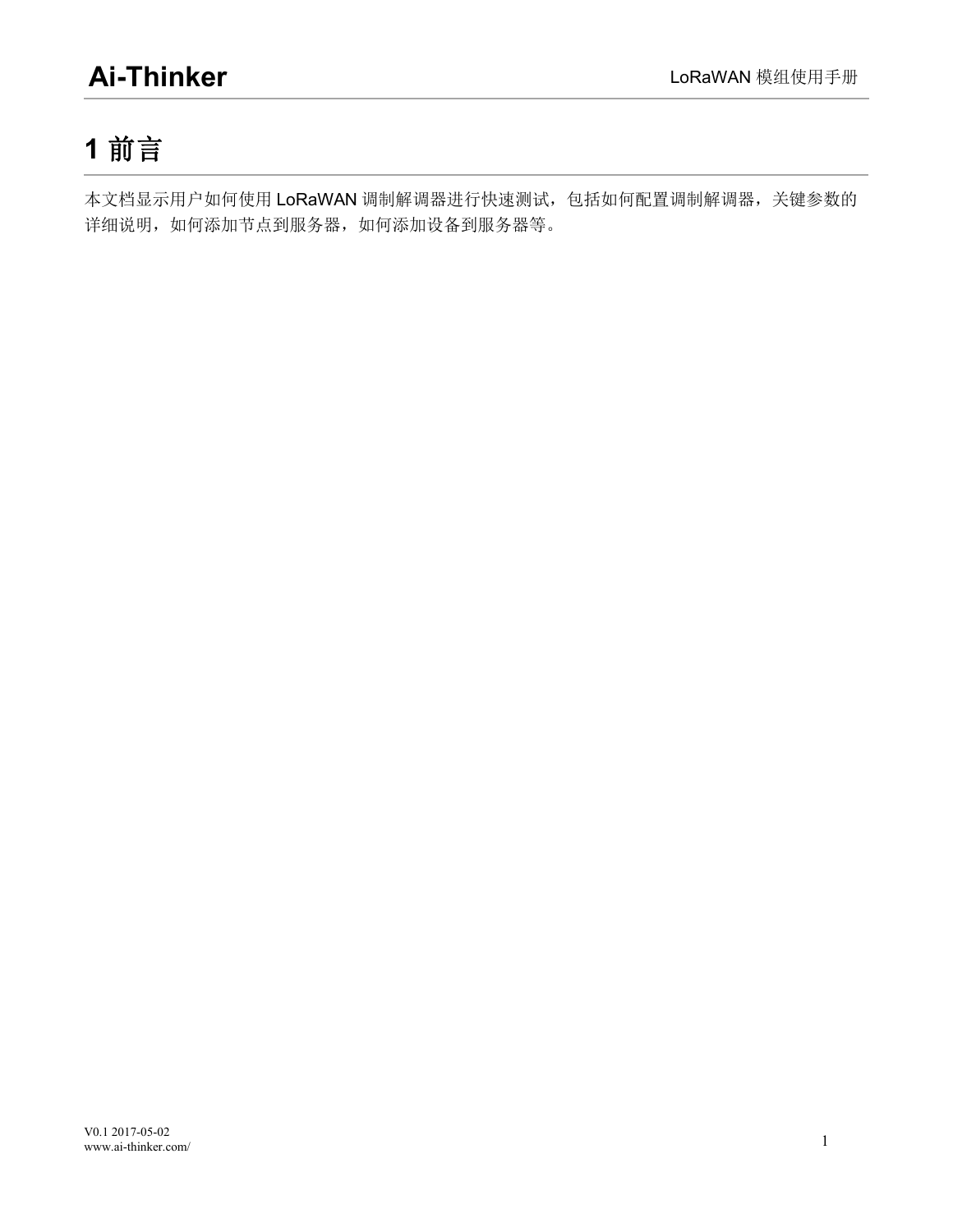### <span id="page-4-1"></span><span id="page-4-0"></span>**2** 概括

RHF76-052 是一款 LoRAWAN 调制解调器,深圳市安信可科技有限公司产品其中一款 LoRa 模组,内置 LoRaWAN 协议栈,支持 AT 命令指令集。

此外,还需要一台主机或者 MCU 发送 AT 指令来控制模组。

考虑到固件升级,用户需要额外的开源工具 ExtraPutty。 请联系我们的技术支持。

串口配置:

波特率: 9600; 8 位数据; 无奇偶校验, 1 个停止位。

# **3** 快速开始

由于LoRaWAN网络和点对点应用中的高性能,RHF76-052非常适合长距离长电池寿命应用。 客户可以 使用它以ABP或OTAA方式加入现有的LoRaWAN网络,也可以使用它来实现点对点通信应用。

1)要参与LoRaWAN网络,每个终端设备都必须进行个性设置和激活。 终端设备的激活可以通过两种方 式实现: 通过在终端设备部署或重置时通过空中激活(OTAA),或者通过个性化激活(ABP)实现终端 设备,其中两端的终端 设备个性设置和激活是一步完成的。

2)要实现点对点应用,首先应通过AT命令将设备配置为测试(TEST)模式。 您可以使用两个调制解调 器进行通信, 也可以使用RHF76-052与其他LoRa设备进行通信。

关于密钥, ID, EUI和模式的关系, 请参考下表:

| Mode                                              | <b>ID/EUI</b>  | Key              |
|---------------------------------------------------|----------------|------------------|
| <b>ABP</b>                                        | DevAddr        | NwkSKey, AppSKey |
| <b>OTAA</b>                                       | AppEUI, DevEUI | AppKey           |
| $\pm \mathcal{R}$ 2 1 ARD and OTAA mode ID/EHIKov |                |                  |

表格 **3- 1 ABP and OTAA mode ID/EUI/Key**

### **3.1 ABP** 入网方式

使用 ABP 入网方式,NwkSKey 和 AppSKey 需要提前知道。 请检查服务器中这两个密钥。 首次启动设备时,请按照以下命令列表进行操作:

AT+RESET *//AT command to modem from HOST// //Reset the modem when power up// +RESET: OK*

*------------------------------------------------------------------------------- LoRaWAN AT Modem +VER: 1.9.1 // Message return back to HOST follow AT command //* AT *//Sent command "AT" to double check the interface between HOST and SLAVE// +AT: OK* AT+ID *//Check ID of the device// +ID: DevAddr, 01:72:f4:d2 +ID: DevEui, 47:36:54:9f:00:2e:00:55 +ID: AppEui, 52:69:73:69:6e:67:48:46* AT+ID=DevAddr,"01 02 03 04" *//Set the new DevAddr// +ID: DevAddr, 01:02:03:04* AT+DR=EU868 *//Configure to LoRaWAN EU band, there are EU868, US915 and custom data rate scheme// +DR: EU868* AT+CH=0,868.1,DR0,DR5 *//Set Channel 0 to 868.1MHz, date rate from DR0 to DR5//*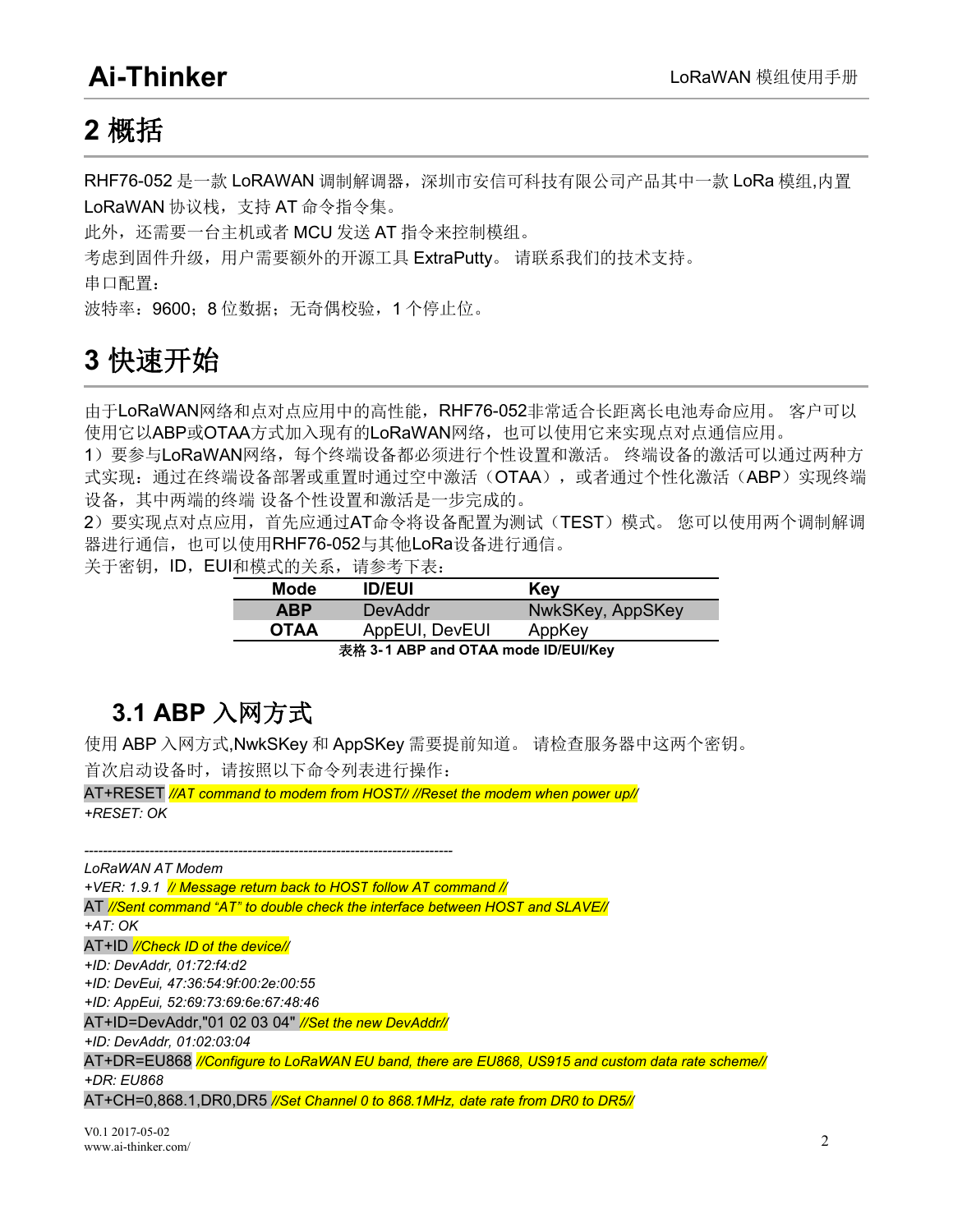<span id="page-5-0"></span>*+CH: 0,868100000,DR0:DR5*

AT+CH=1,868.3,DR0,DR5 *//Set Channel 1 to 868.3MHz, date rate from DR0 to DR5//*

*+CH: 0,868300000,DR0:DR5*

... //16 channels could be configured totally, from 0 to 15, please check the maximum channels the gateway can support//

AT+RXWIN2=869.525,DR3*//Set the parameters of RXWIN2. Please check the RXWIN2 with server, wrong RXWIN2 will cause downlink lost//*

*// You can also use SF and Bandwidth to configure RXWIN2. For example, AT+RXWIN2=434.9,SF9,250 //*

*+RXWIN2: 869525000,DR3*

AT+DR=DR0 *//Set the default date rate of the device//*

*+DR: DR0*

AT+POWER=14 *//Set default output power to 14dBm***(1)***//*

*+POWER: 14*

AT+ADR=ON *//Set ADR ON, you could also set to OFF//*

*+ADR: ON*

AT+KEY=NwkSKey,"2B 7E 15 16 28 AE D2 A6 AB F7 15 88 09 CF 4F 3C" *//Use the NwkSKey used in your network instead//*

*+KEY: NWKSKEY 2B 7E 15 16 28 AE D2 A6 AB F7 15 88 09 CF 4F 3C*

AT+KEY=AppSKey,"2B 7E 15 16 28 AE D2 A6 AB F7 15 88 09 CF 4F 3C" *//Use the AppSKey used in your network instead//*

*+KEY: APPSKEY 2B 7E 15 16 28 AE D2 A6 AB F7 15 88 09 CF 4F 3C*

AT+CLASS=A *//set to Class A mode//*

*+CLASS: A*

AT+CMSGHEX="00 ff 22 33 5f 88 01 98 ad ac 46 12 be 43 54 43 35 45 33 45 44 35 33 54 5 43" *//Now you can send message to Gateway. 4 kinds of command could be used to transmit: AT+MSG, AT+CMSG, AT+MSGHEX,*

*AT+CMSGHEX//*

*+CMSGHEX: Start LoRaWAN transaction*

+CMSGHEX: TX "00 FF 22 33 5F 88 01 98 AD AC 46 12 BE 43 54 43 35 45 33 45 44 35 33 54 05 43"

*+CMSGHEX: Wait ACK*

*+CMSGHEX: ACK Received*

*+CMSGHEX: PORT: 12; RX: "11 22 33 44 55 66 77 88 99 00"*

*+CMSGHEX: RXWIN1, RSSI -82, SNR 10.25*

*+CMSGHEX: Done*

#### *Note:*

*(1) RHF76-052* 模组在 *434MHz/470MHz* 频率下输出功率最大为 *20dBm*,在 *868MHz/915MHz* 频率下最大值 为 *14dBm*。 如果您有不同的要求,请联系 *support@aithinker.com*

### **3.2 OTAA** 入网方式

使用 OTAA 入网方式,需要 AppKey 和 AppEui。 您应该首先使用服务器检查 AppKey 和 AppEui。 首次启动设备时,请按照以下步骤操作:

AT+RESET *//AT command to modem from HOST// //Reset the modem when power up// +RESET: OK*

*------------------------------------------------------------------------------- LoRaWAN AT Modem*

*+VER: 1.9.1 // Message return back to HOST follow AT command //*

AT *//Sent command "AT" to double check the interface between HOST and SLAVE// +AT: OK*

AT+ID *//Check ID of the device// +ID: DevAddr, 01:72:f4:d2*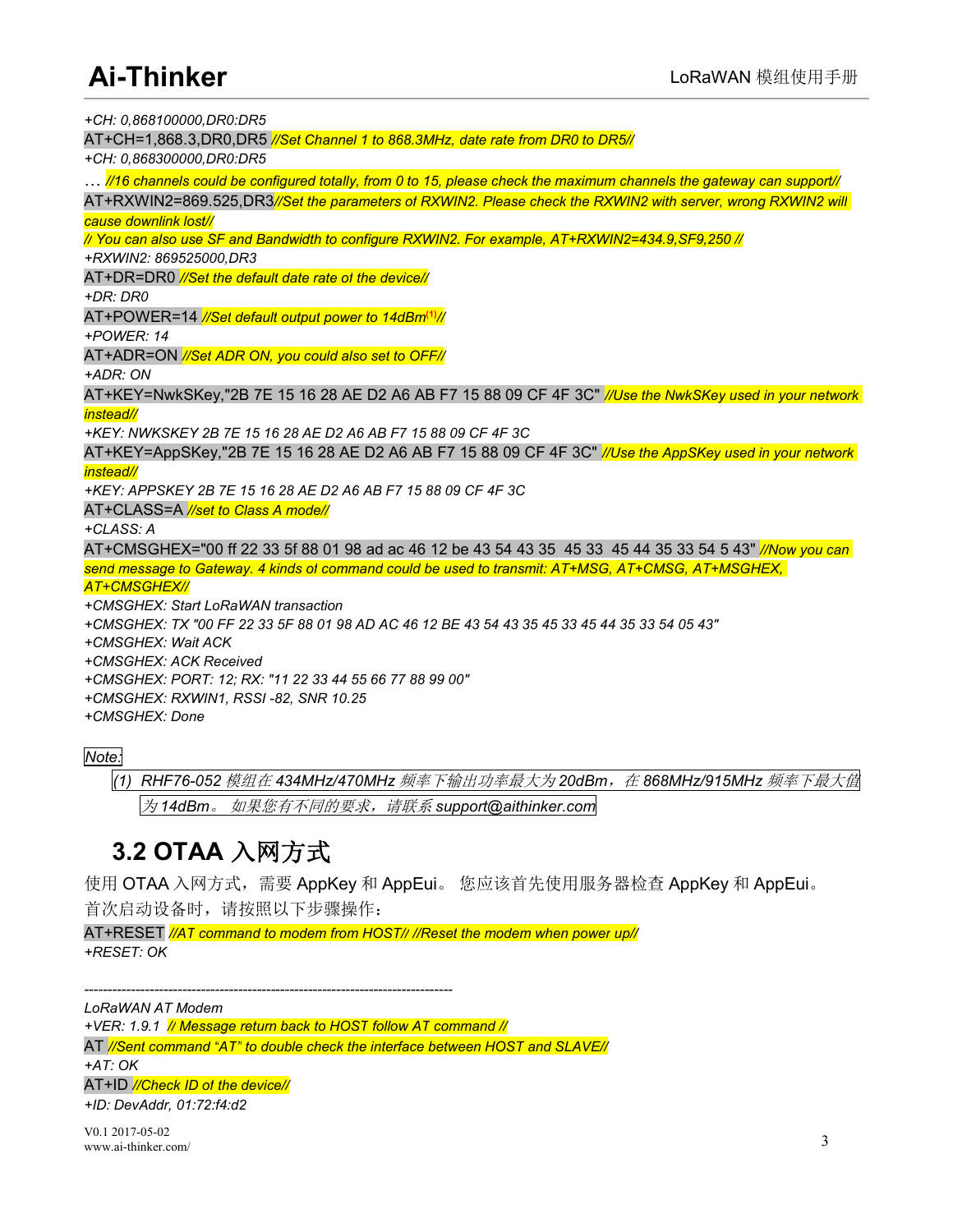<span id="page-6-0"></span>*+ID: DevEui, 47:36:54:9f:00:2e:00:55 +ID: AppEui, 52:69:73:69:6e:67:48:46* AT+ID=DevEui,"47 36 54 9f 00 2e 00 55" *//Set the new DevEui// +ID: DevEui, 47:36:54:9f:00:2e:00:55* AT+ID=AppEui,"52 69 73 69 6e 67 48 46" *//Set the new AppEui// +ID: AppEui, 52:69:73:69:6e:67:48:46* AT+DR=EU868 *//Configure to LoRaWAN EU band, there are EU868, US915 and custom data rate scheme// +DR: EU868* AT+CH=0,868.1,DR0,DR5 *//Set Channel 0 to 868.1MHz, date rate from DR0 to DR5// +CH: 0,868100000,DR0:DR5* AT+CH=1,868.3,DR0,DR5 *//Set Channel 1 to 868.3MHz, date rate from DR0 to DR5// +CH: 0,868300000,DR0:DR5* ... //16 channels could be configured totally, from 0 to 15, please check the maximum channels the gateway can support// AT+RXWIN2=869.525,DR3*//Set the parameters of RXWIN2. Please check the RXWIN2 with server, wrong RXWIN2 will cause downlink lost// // You can also use SF and Bandwidth to configure RXWIN2. For example, AT+RXWIN2=434.9,SF9,250 // +RXWIN2: 869525000,DR3* AT+DR=DR0 *//Set the default date rate of the device// +DR: DR0* AT+POWER=14 *//Set default output power to 14dBm// +POWER: 14* AT+ADR=ON *//Set ADR ON, you could also set to OFF// +ADR: ON* AT+KEY=AppKey,"2B 7E 15 16 28 AE D2 A6 AB F7 15 88 09 CF 4F 3C" *//Use the AppKey used in your network instead// +KEY: APPKEY 2B 7E 15 16 28 AE D2 A6 AB F7 15 88 09 CF 4F 3C* AT+CLASS=A *//set to Class A mode// +CLASS: A* AT+Join *//Join command//+JOIN: Starting +JOIN: NORMAL, count 1, 0s, 0s +JOIN: Network joined +JOIN: NetID 000024 DevAddr48:00:00:01 +JOIN: Done* AT+CMSGHEX="00 ff 22 33 5f 88 01 98 ad ac 46 12 be 43 54 43 35 45 33 45 44 35 33 54 5 43" *//Now you can send message to Gateway. 4 kinds of command could be used to transmit: AT+MSG, AT+CMSG, AT+MSGHEX, AT+CMSGHEX// +CMSGHEX: Start LoRaWAN transaction* +CMSGHEX: TX "00 FF 22 33 5F 88 01 98 AD AC 46 12 BE 43 54 43 35 45 33 45 44 35 33 54 05 43" *+CMSGHEX: Wait ACK +CMSGHEX: ACK Received +CMSGHEX: PORT: 12; RX: "11 22 33 44 55 66 77 88 99 00" +CMSGHEX: RXWIN1, RSSI -82, SNR 10.25 +CMSGHEX: Done*

### **3.3** 自定义数据速率的应用

除了 *EU868* 和 *US915* 数据速率方案外,*RHF76-052* 还支持自定义数据速率方案。 在定义数据速率方案之前,客户需要深入了 解 *LoRa* 和 *LoRaWAN*。

例如*,* AT+DR=custom *+DR: CUSTOM*

V0.1 2017-05-02 www.ai-thinker.com/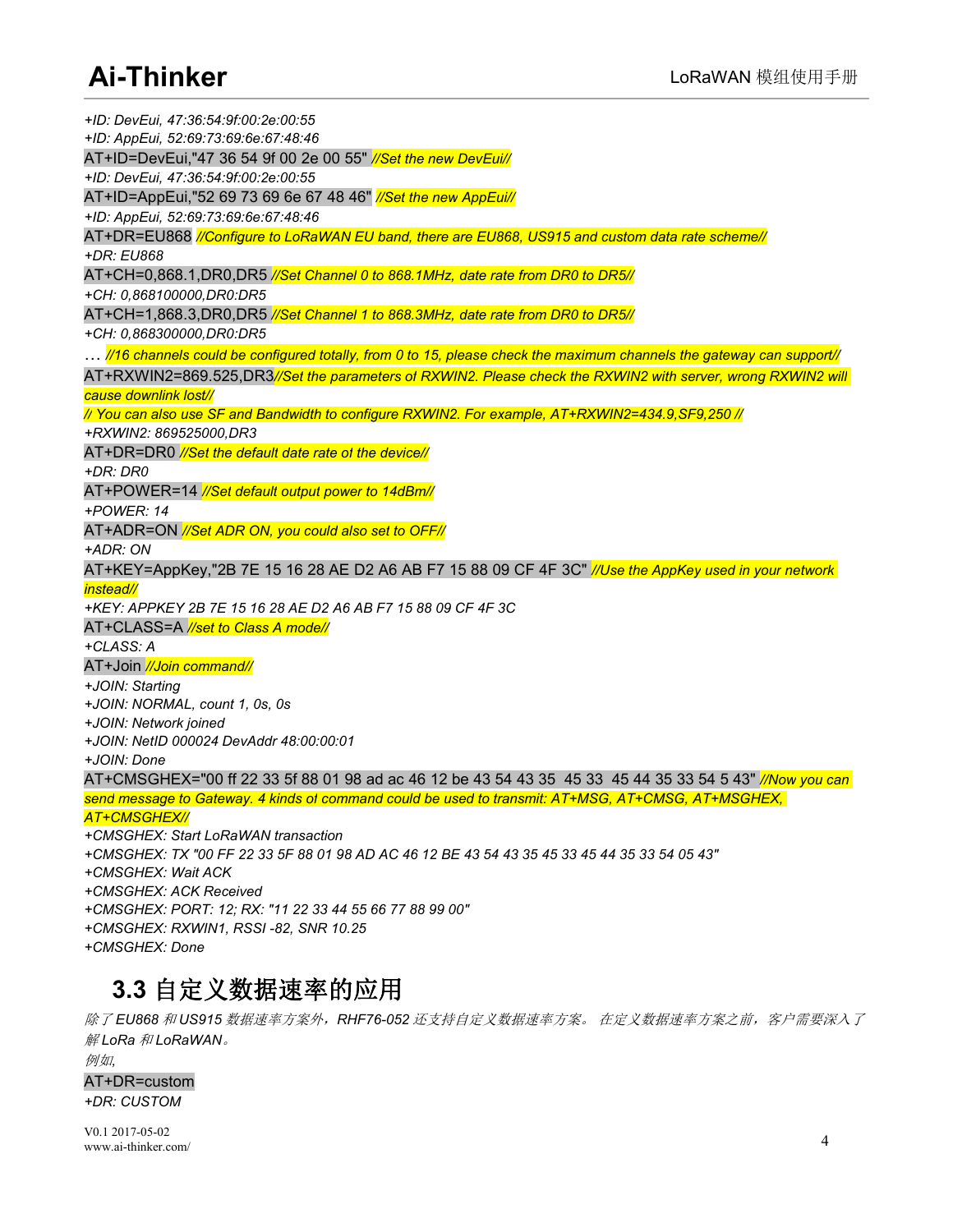<span id="page-7-0"></span>AT+DR=Scheme

*+DR: CUSTOM +DR: CUSTOM DR0 RFU +DR: CUSTOM DR1 RFU +DR: CUSTOM DR2 RFU +DR: CUSTOM DR3 RFU +DR: CUSTOM DR4 RFU +DR: CUSTOM DR5 RFU +DR: CUSTOM DR6 RFU +DR: CUSTOM DR7 RFU +DR: CUSTOM DR8 RFU +DR: CUSTOM DR9 RFU +DR: CUSTOM DR10 RFU +DR: CUSTOM DR11 RFU +DR: CUSTOM DR12 RFU +DR: CUSTOM DR13 RFU +DR: CUSTOM DR14 RFU +DR: CUSTOM DR15 RFU* AT+DR=Custom,DR0,SF10,125 *+DR: CUSTOM DR0 SF10 BW125K* AT+DR=Custom,DR1,SF9,125 *+DR: CUSTOM DR1 SF9 BW125K* AT+DR=Custom,DR2,SF8,125 *+DR: CUSTOM DR2 SF8 BW125K* AT+DR=Custom,DR3,SF7,125 *+DR: CUSTOM DR3 SF7 BW125K* AT+DR=Custom,DR4,SF7,500 *+DR: CUSTOM DR4 SF7 BW500K* //Here we define DR0 to DR4 totally 5 kinds of data rate different from LoRaWAN definition. Note that both GW and Node *should follow this rule when in custom data rate definition//* AT+DR=Scheme *//Check the data rate scheme again// +DR: CUSTOM +DR: CUSTOM DR0 SF10 BW125K +DR: CUSTOM DR1 SF9 BW125K +DR: CUSTOM DR2 SF8 BW125K +DR: CUSTOM DR3 SF7 BW125K +DR: CUSTOM DR4 SF7 BW500K +DR: CUSTOM DR5 RFU +DR: CUSTOM DR6 RFU +DR: CUSTOM DR7 RFU +DR: CUSTOM DR8 RFU +DR: CUSTOM DR9 RFU +DR: CUSTOM DR10 RFU +DR: CUSTOM DR11 RFU +DR: CUSTOM DR12 RFU +DR: CUSTOM DR13 RFU +DR: CUSTOM DR14 RFU +DR: CUSTOM DR15 RFU*

#### **3.4** 全双工网关的应用

网关支持全双工,这意味着网关的下行链路和上行链路存在频率偏移。 使用 AT + RXWIN1 和 AT + RXWIN2 命令, RHF76-052 可以轻松地支持全双工网关。 默认情况下, RXWIN1 中的频移关闭, 下行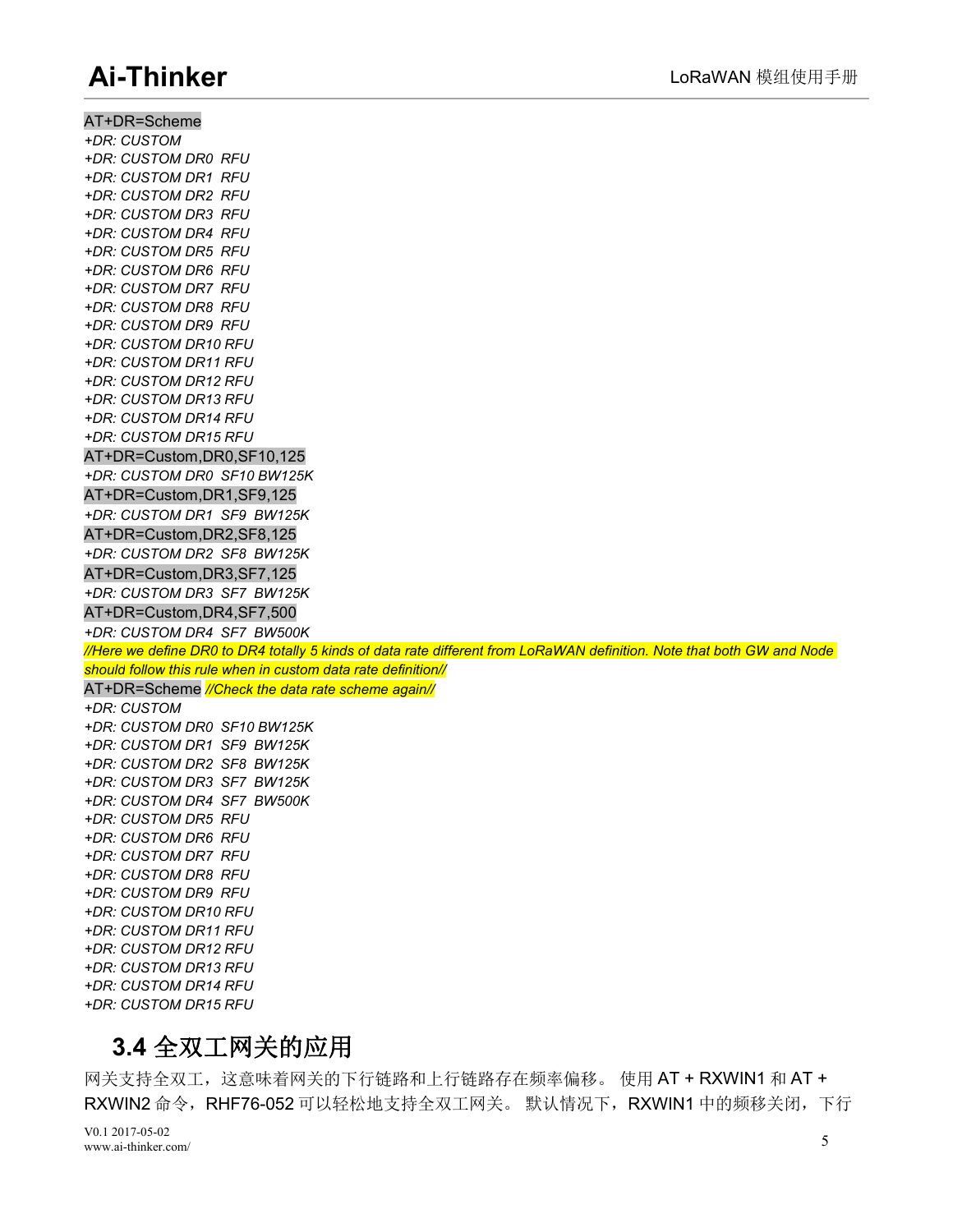<span id="page-8-0"></span>链路在 RXWIN1 中使用与上行链路相同的频率。 如果要移动频率偏移,则使用"AT + RXWIN1 = ON" 将其设置为 ON。

例如,上行使用 8 个信道: 471.5MHz, 471.7MHz, 471.9MHz, 472.1MHz, 472.3MHz, 472.5MHz, 472.7MHz 和 472.9MHz; 下行链路使用固定移位频率的另外 8 个信道, 例如为 10MHz, 即 481.5MHz, 481.7MHz,481.9MHz,482.1MHz,482.3MHz,482.5MHz,482.7MHz 和 482.9MHz。 您可以配置下 面的调制解调器:

AT+CH=0,471.5,DR0,DR5 *//Set the uplink channel and data rate//*

*+CH: 0,471500000,DR0:DR5* AT+CH=1,471.7,DR0,DR5 *+CH: 1,471700000,DR0:DR5* AT+CH=2,471.9,DR0,DR5 *+CH: 2,471900000,DR0:DR5* AT+CH=3,472.1,DR0,DR5 *+CH: 3,472100000,DR0:DR5* AT+CH=4,472.3,DR0,DR5 *+CH: 4,472300000,DR0:DR5* AT+CH=5,472.5,DR0,DR5 *+CH: 5,472500000,DR0:DR5* AT+CH=6,472.7,DR0,DR5 *+CH: 6,472700000,DR0:DR5* AT+CH=7,472.9,DR0,DR5 *+CH: 7,472900000,DR0:DR5*

AT+RXWIN1=ON *//Enable the RXWIN1 configuration command// +RXWIN1: ON* AT+RXWIN1=0,481.5 *//set downlink frequency channel in RXWIN1 to achieve full-duplex of the gateway// +RXWIN1 0,481500000* AT+RXWIN1=1,481.7 *+RXWIN1 1,481700000* AT+RXWIN1=2,481.9 *+RXWIN1 2,481900000* AT+RXWIN1=3,482.1 *+RXWIN1 3,482100000* AT+RXWIN1=4,482.3 *+RXWIN1 4,482300000* AT+RXWIN1=5,482.5 *+RXWIN1 5,482500000* AT+RXWIN1=6,482.7 *+RXWIN1 6,482700000* AT+RXWIN1=7,482.9 *+RXWIN1 7,482900000*

*//Now the modem could support the full-duplex gateway with the RXWIN1 with shift frequency channel//*

#### **3.5** 下行链接

V0.1 2017-05-02 www.ai-thinker.com/ 6 LoRaWAN 调制解调器是双向设备,因此如果服务器发送,则可以接收下行链路。 在 LoRaWAN A 类模 式中,两个接收窗口将被打开以从服务器接收下行链路,但是 LoRaWAN C 类设备几乎可以在任何时候 从服务器接收下行链路。 以下示例显示调制解调器报告如何接收下行链路消息。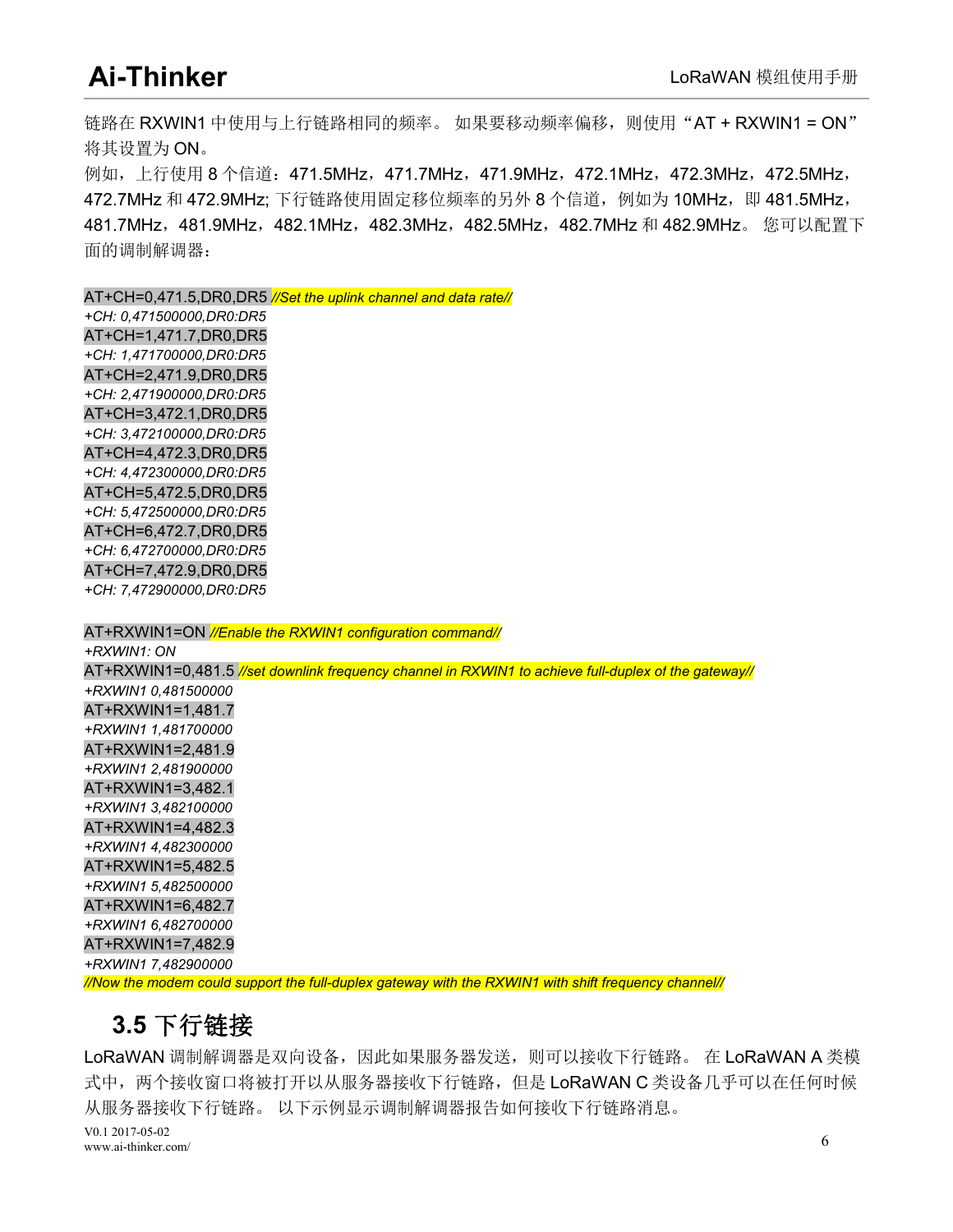<span id="page-9-0"></span>示例: *(CMSG)* **+CMSG: Start LoRaWAN transaction +CMSG: TX "Ai-Thinker" +CMSG: Wait ACK +CMSG: ACK Received +CMSG: PORT: 5; RX: "14 54 54" +CMSG: RXWIN2, RSSI -88, SNR 13.5 +CMSG: Done**

示例: *(Class C)*

**+CMSG: ACK Received +CMSG: PORT: 5; RX: "14 54 54" +CMSG: RXWIN2, RSSI -88, SNR 13.5**

C 类下行链路将使用最后的消息命令(MSG / CMSG / MSGHEX /CMSGHEX)作为其提示符号。 可能 是以下任何一种情况。

**+MSG: PORT: 5; RX: "14 54 54" +CMSG: PORT: 5; RX: "14 54 54" +MSGHEX: PORT: 5; RX: "14 54 54" +CMSGHEX: PORT: 5; RX: "14 54 54"**

#### **3.6 LoRa** 点对点通信

RHF76-052 不仅支持 LoRaWAN 协议栈,还可以像通过 AT 指令集控制的正常 LoRa 收发器一样。

a) 发送模式

AT+RESET *//AT command to modem from HOST// //Reset the modem when power up// +RESET: OK*

*------------------------------------------------------------------------------- LoRaWAN AT Modem +VER: 1.9.1 // Message return back to HOST follow AT command //* AT *//Send command "AT" to double check the interface between HOST and SLAVE// +AT: OK* AT+Mode=Test*//Set to test mode first// +MODE: TEST* AT+TEST=RFCFG,472.3,8,250,8,8,20 *//Configure the modem,like Freq, SF, BW, Preamble length, TX output power// +TEST=RFCFG,472.3,8,250,8,8,20* AT+TEST=TXLRPKT (**2**),"00 00 01 00 00 AF 80 07 02 00 00 39"*//You could now transmit packet now// +TEST: TXLRPKT "00 00 01 00 00 AF 80 07 02 00 00 39 " +TEST: TX DONE*

b) 分组传输有两种命令:*AT + TEST = TXLRPKT* 用于以 *HEX* 格式传输数据包*; AT + TEST = TXLRSTR* 用于在 字符串中传输数据包

c) 接收模式

注意*:*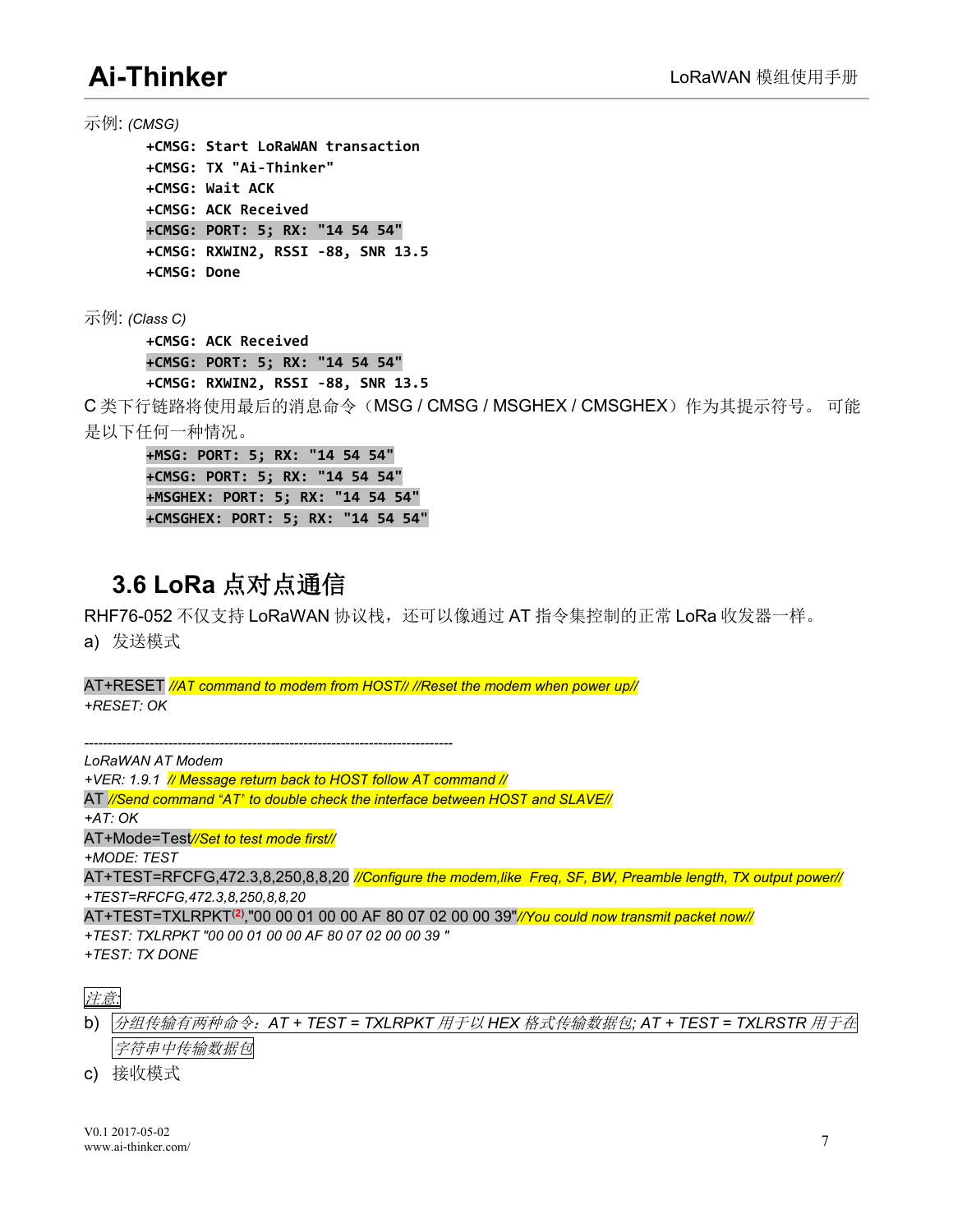<span id="page-10-1"></span><span id="page-10-0"></span>AT+RESET *//AT command to modem from HOST// //Reset the modem when power up// +RESET: OK*

*-------------------------------------------------------------------------------*

*LoRaWAN AT Modem +VER: 1.9.1 // Message return back to HOST follow AT command //* AT *//Send command "AT" to double check the interface between HOST and SLAVE// +AT: OK* AT+Mode=Test*//Set to test mode first// +MODE: TEST* AT+TEST=RFCFG,472.3,8,250,8,8,20 **(3)(4)** *//Configure the modem,like Freq, SF, BW, Preamble length// +TEST=RFCFG,472.3,8,250,8,8,20* AT+TEST=RXLRPKT *//Set to LoRa Rx continues mode// +TEST: RXLRPKT +TEST: LEN:12, RSSI:-101, SNR:6* +TEST: RX "00 00 01 00 00 AF 80 07 02 00 00 39"//Return the message in HEX if receive a packet// *Note:*

*(2) RX* 的前导码长度应等于或大于 *TX*

*(3)* 当扩频因子设置为 *11* 或者 *12* 时,接收和发送两者的小数据优化都将设置为 *ON*;其他情况下将设置关闭*.*

#### **3.7** 其他重要指令

#### **3.7.1** 选择 **LoRaWAN** 的类

AT+CLASS=A *// Enable Class A mode, this is the default configuration when power on in the first*

*time*

*+CLASS: A*

AT+CLASS=C *// Enable Class C mode//*

*+CLASS: C*

#### 注意:启用 **C** 类模式后,需要传送至少一个消息,使 **LoRaWAN** 协议栈打开额外的接收窗体

(**RXWIN2**)!!!

#### **3.7.2** 设置为睡眠模式

AT+LOWPOWER *//Set to Sleep mode// +LOWPOWER: SLEEP*

AT *//Wake up when in Sleep mode// (5)*

*+LOWPOWER: WAKEUP*

注意*:*

*(4)* 任何 *AT* 命令都可以唤醒设备。 所以当你想要操作设备时,使用"*AT*"命令作为第一个命令来唤醒。 然后 跟着真正的操作命令。

#### **3.7.3** 从模块中获取帮助

a) 从正常模式中获取帮助 (ABP or OTAA 模式)

AT+HELP *//Get Help list//*

*+HELP: OK*

*AT -- AT Ping*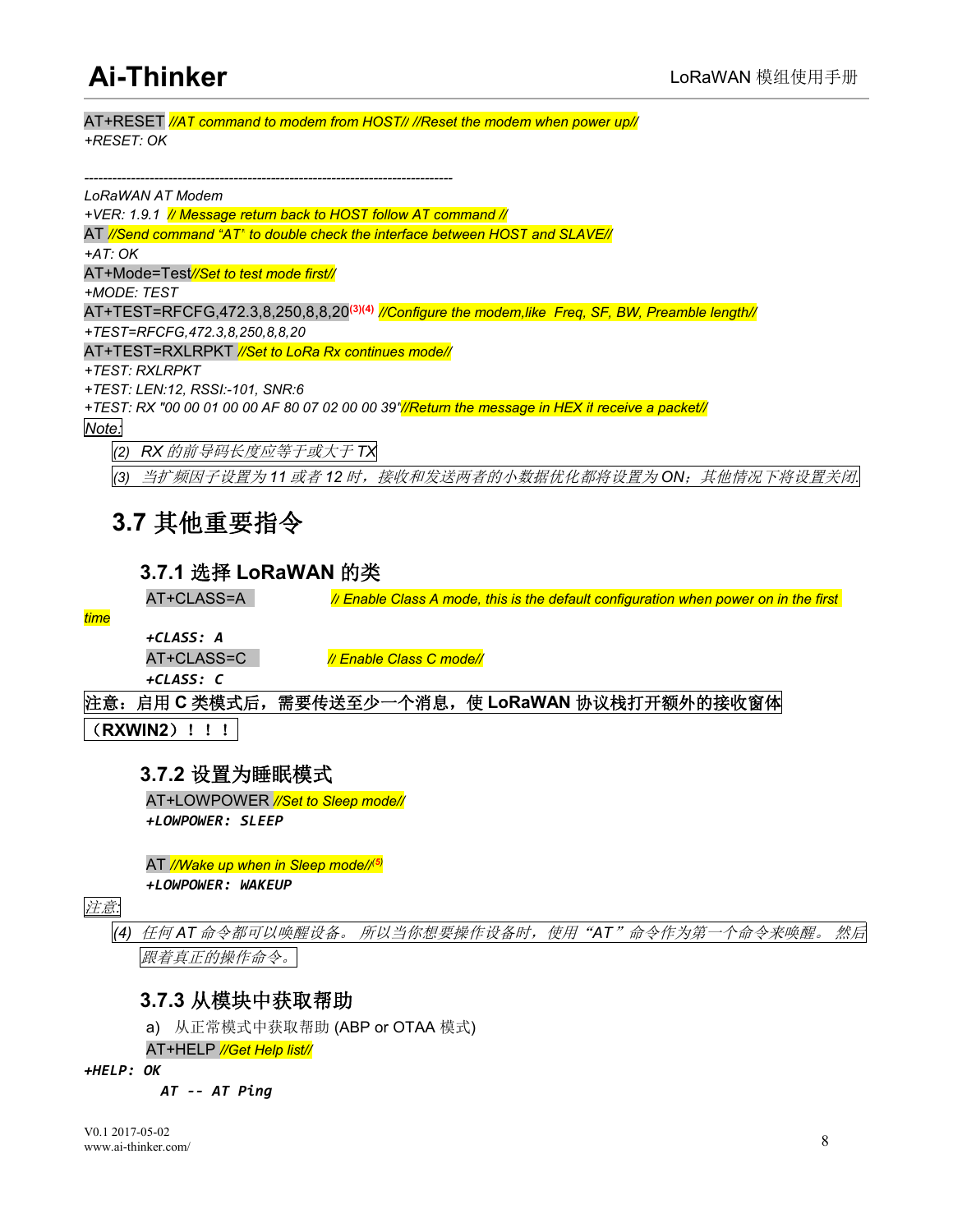<span id="page-11-0"></span>*HELP -- Print command list FDEFAULT -- Factory data reset RESET -- Software reset DFU -- Bootloader mode LOWPOWER -- Enter sleep mode VER -- Version MSG -- Unconfirmed MSGHEX -- Unconfirmed (HEX) CMSG -- Confirmed CMSGHEX -- Confirmed (HEX) CH -- Set channel ADR -- ADR ON/OFF DR -- Set datarate REPT -- MSG/MSGHEX repetition POWER -- TX power RXWIN1 -- RX window1 RXWIN2 -- RX window2 PORT -- TX port MODE -- LWABP/LWOTAA/TEST ID -- DevAddr/DevEui/AppEui KEY -- NWKSKEY/APPSKEY/APPKEY CLASS -- Class(A/B/C) JOIN -- OTAA Join request TEST -- Test commands UART -- UART configure DELAY -- RX window delay* b) 从测试模式中获取帮助 AT+MODE=TEST *//Set to TEST mode first// +MODE: TEST* AT+TEST=HELP *//Get HELP list in TEST mode// +TEST: HELP STOP -- AT+TEST=STOP HELP -- AT+TSET=HELP TXCW -- AT+TEST=TXCW TXCLORA -- AT+TEST=TXCLORA RFCFG -- AT+TEST=RFCFG,[F],[SF],[BW],[TXPR],[RXPR],[POW] RXLRPKT -- AT+TEST=RXLRPKT TXLRPKT -- AT+TEST=TXLRPKT,"HEX" TXLRSTR -- AT+TEST=TXLRSTR,"TEXT" RSSI -- AT+TEST=RSSI,F,[CNT] LWDL -- AT+TEST=LWDL,TYPE,DevAddr,"HEX",[FCNT],[FPORT],[FCTRL]*

#### **3.7.4** 恢复出厂设置

AT+FDefault=RisingHF*//Reset LoRaWAN AT modem to factory default configuration.// +FDEFAULT: OK*

注意:该命令将所有配置重置为出厂默认设置,如通道, 数据速率, 输出功率等。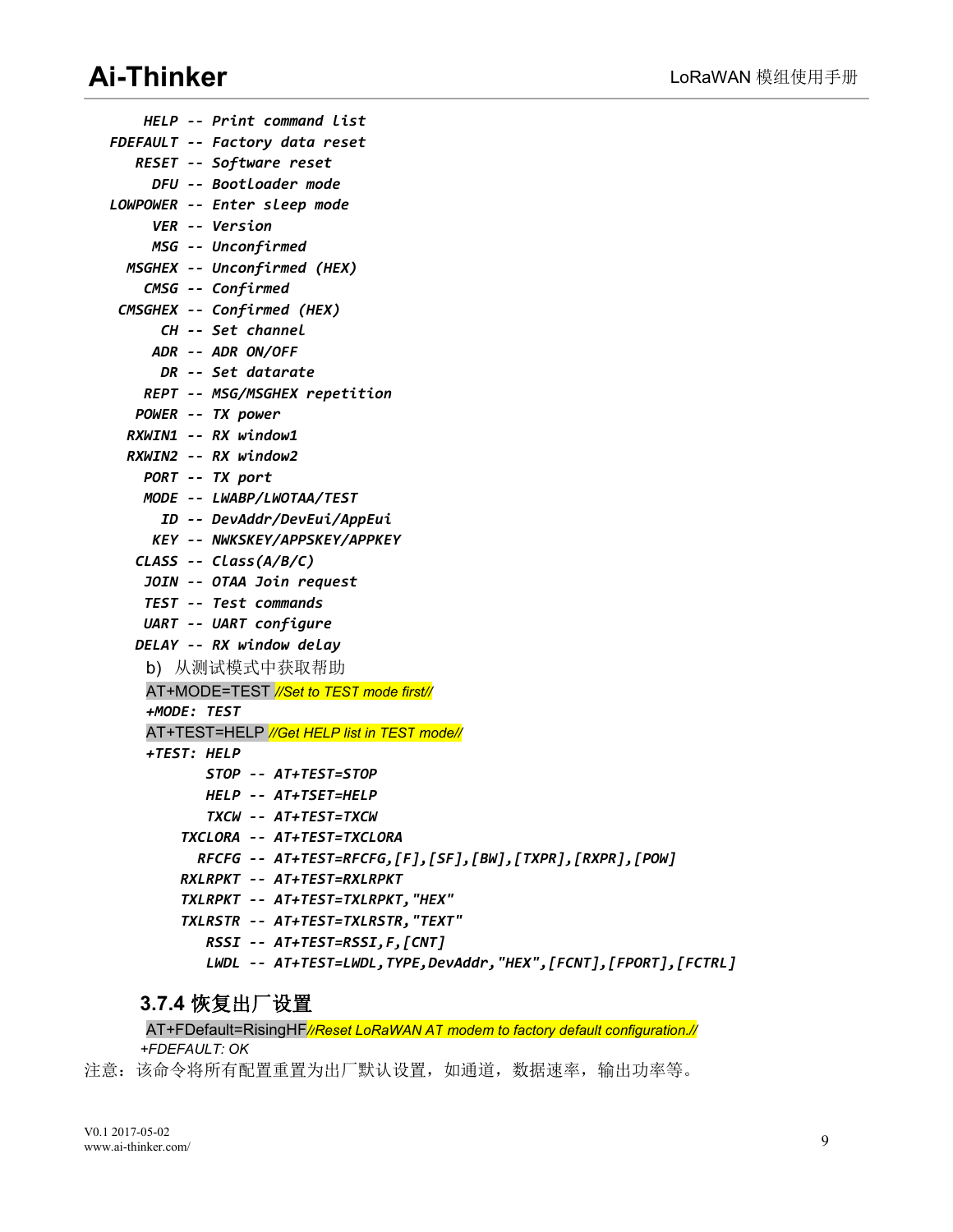#### <span id="page-12-0"></span>**3.7.5** 固件升级

RHF76-052 模块使用一种称为 ExtraPuTTY 的工具来升级固件, 波特率为 115200bps。有两种访问固件 升级模式的方法。

一,硬件触发方式

在设备上电时,将 RHF76-052 模块的引脚 14 (GPIO\_PA15) 保持为低电平。 两个 LED (连接到 pin16 GPIO\_PB4 和模块的 GP21\_PB5)将闪烁,表示启动加载程序已准备好升级固件。

二,软件触发方式

AT + DFU = on //设置为 DFU 模式//

两个 LED (连接到 pin16 GPIO\_PB4 和模块的 GP21\_PB5)将闪烁,表示启动加载程序已准备好升级固 件。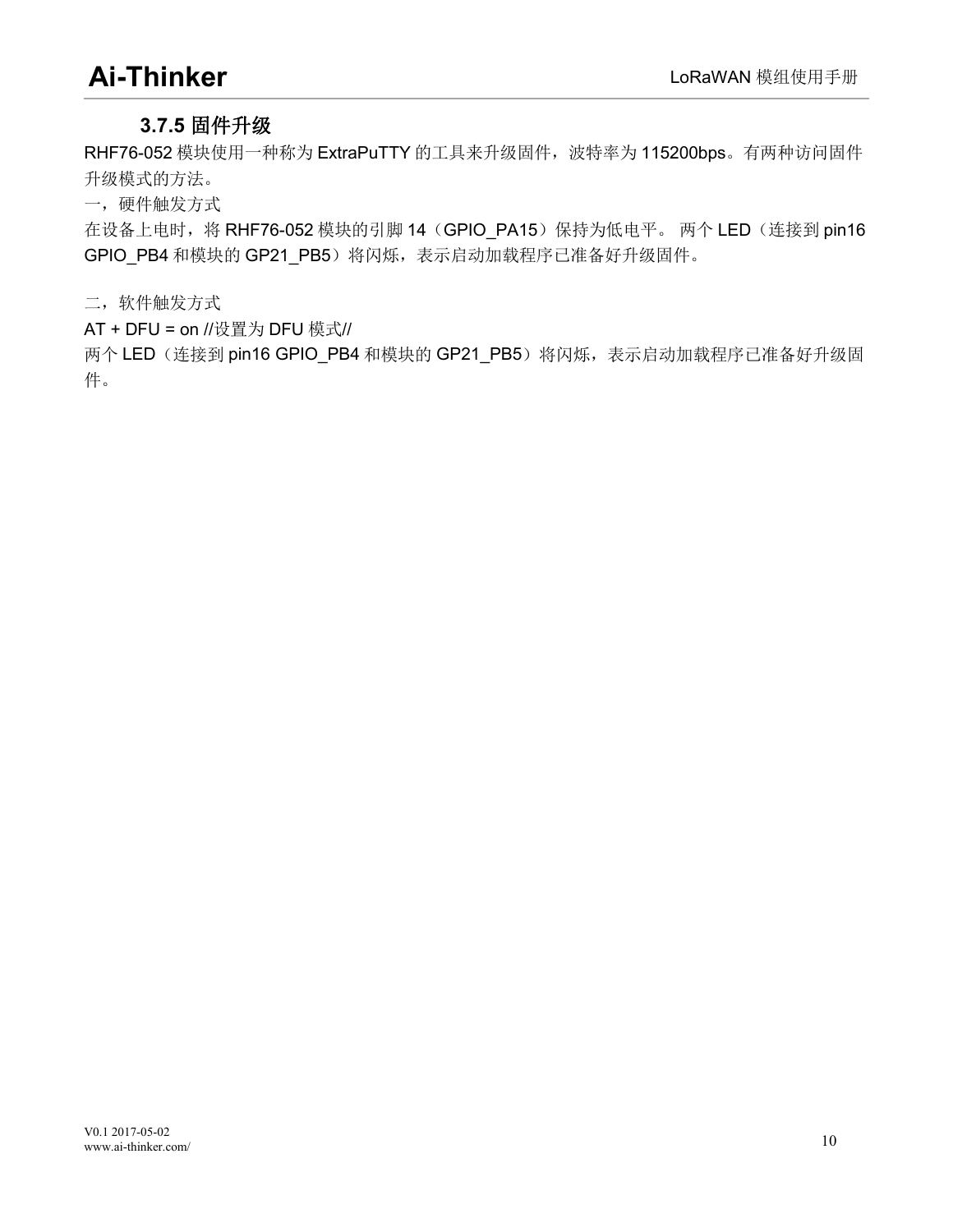<span id="page-13-0"></span>版本

V0.1 2017-05-02 + Initial